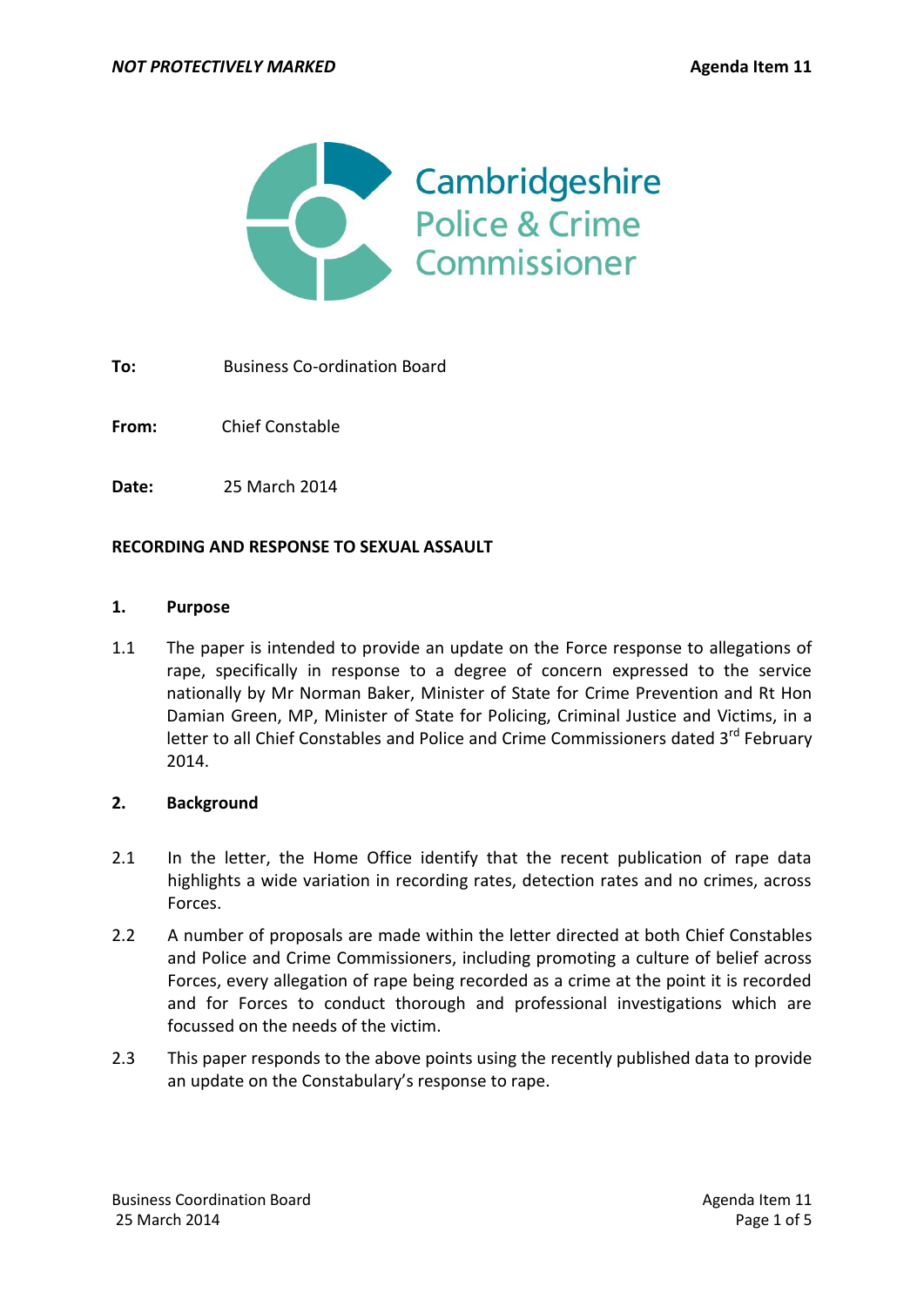### **3. Response to Sexual Assault**

- 3.1 Research indicates that only 20% of those who have been raped report the matter to the police. The Constabulary recognises the under reporting of rape as an issue and works proactively with partners to bring offenders to justice and reassure victims that we respond effectively and professionally to all allegations of rape.
- 3.2 The recent Old Bailey trial for a number of men accused of rape of young people within an exploitative environment (Operation Erle) demonstrates the proactive approach to serious sexual offending and the associated media management to support this key message.
- 3.3 The Constabulary has a specialist rape investigation unit operating from two locations at Cambridge and Peterborough, these being closest to the major custody estate and population concentrations. The unit is under the command of a Detective Inspector and is part of the Public Protection Department (PPD). Each team consists of a Detective Sergeant, five Detective Constables and four specially trained victim officers (STO's).
- 3.4 The unit deals with all offences of rape that are not within an interfamilial setting and work closely with colleagues in the Child Abuse Investigations Unit and Domestic Abuse Investigation and Safeguarding Unit. The unit responds to historical rape allegations, often going back many years and will deal with rape allegations against children. It is supported by the Tri Force Major Crime Unit who have a remit to investigate stranger rape allegations which are offences when the suspect is not known to the victim.
- 3.5 The Force is a key partner within the Sexual Assault Referral Centre (SARC) based at Peterborough. The SARC provides an opportunity for victims to provide forensic evidence and speak to support services without the need to report to Police. This sends a very powerful message to victims that the Police and partners take a victim focused approach to rape allegations, recognising that the decision to involve Police can be hugely traumatic for victims. Experience has demonstrated that with the right support, many victims are be able to report the matter to Police and the early recovery of forensic evidence increases the likelihood of securing a conviction.
- 3.6 The Force promotes a 'culture of belief' which is evidenced through the no crime rate for rape offences which is in the region of 5% when compared to a national average of 9.6% in 2012/13.
- 3.7 The deployment of specialist detective officers to investigate rape coupled with specialist victim care officers (STO's) ensures that victims within Cambridgeshire receive a consistent and sympathetic approach.
- 3.8 A key part of delivering a victim focussed response is to ensure that victims are not required to repeat their experiences to a range of officers and staff. The question set used by operators in the control room and police service centre is designed to identify an offence as early as possible but avoid the need for repeated questioning. The police response is influenced by balancing the needs of the victim and when they want to be seen with the need for the recovery of forensic evidence.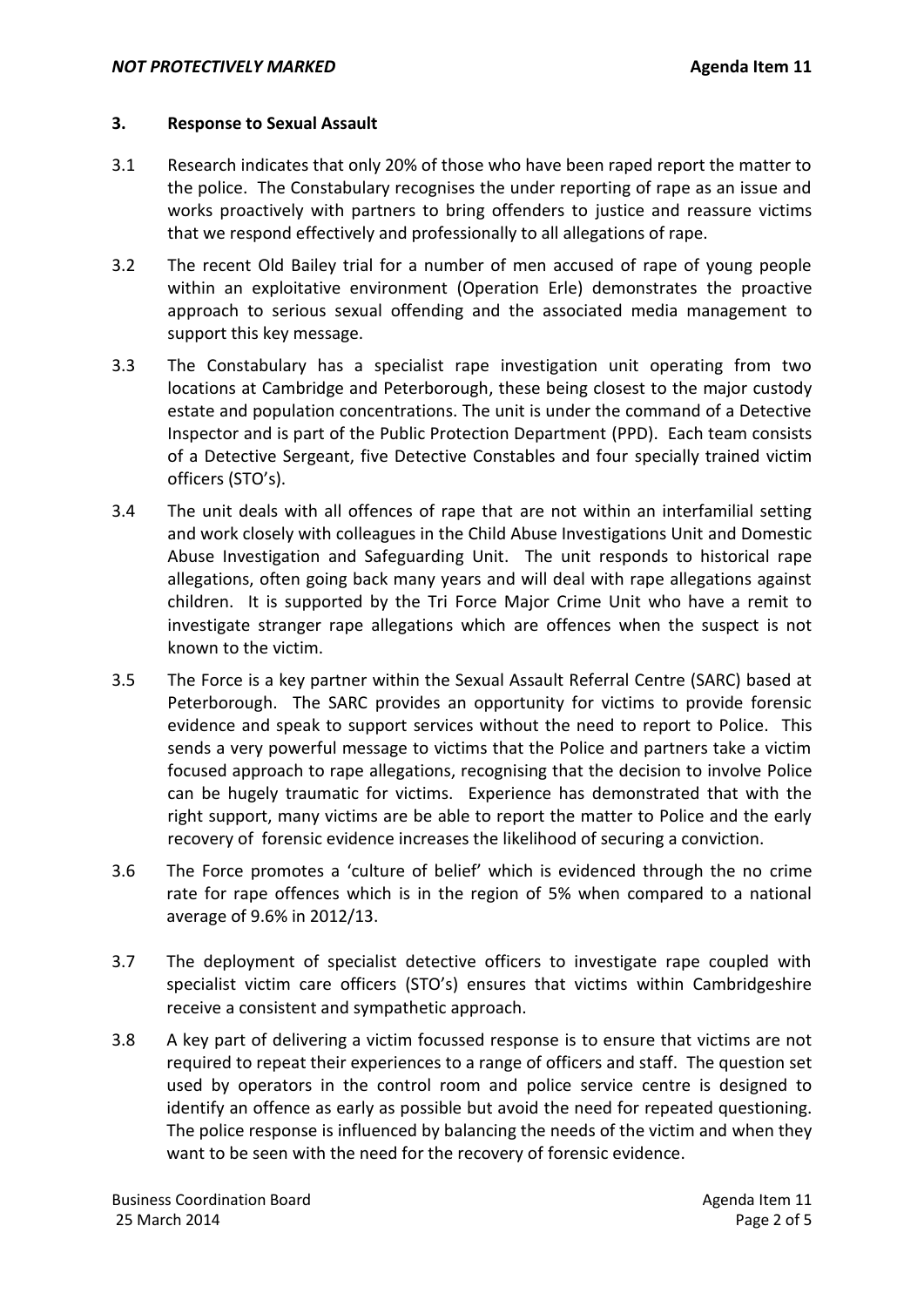- 3.9 Where a victim is available to be seen immediately then an officer will attend, complete a brief summary using a standard template and raise a crime report. This response is based on 'golden hour' principles of securing best evidence.
- 3.10 This will involve identifying what safeguarding/support is required, gaining an understanding of the allegation and securing and preserving evidence, which may include the early arrest of a suspect. There is always an experienced PPD officer on duty 24/7 able to complete a forensic medical and the victim will be offered this at the earliest opportunity. The Force also has an experienced detective of not less than Detective Inspector rank on duty 24/7 who oversees all rape allegations until such time as a specialist unit takes responsibility for the investigation.
- 3.11 The victim is offered a meeting with a specialist from the Rape Investigation Team (RIT) team within 72 hours. This response not only takes account of the effects of trauma on short memory but is a victim focused response, progressing at the pace of the victim. Compliance with National Crime Recording Standards (NCRS) is important for the Force and NCRS compliance officers work closely with specialist teams to ensure that accurate, professional and ethical recording takes place.
- 3.12 Data from the CPS indicates a national fall of 21% in the referral of rape cases to CPS by police. As indicated by the graph below, Cambridgeshire is one of only nine Forces that have actually increased the number of referrals to the CPS.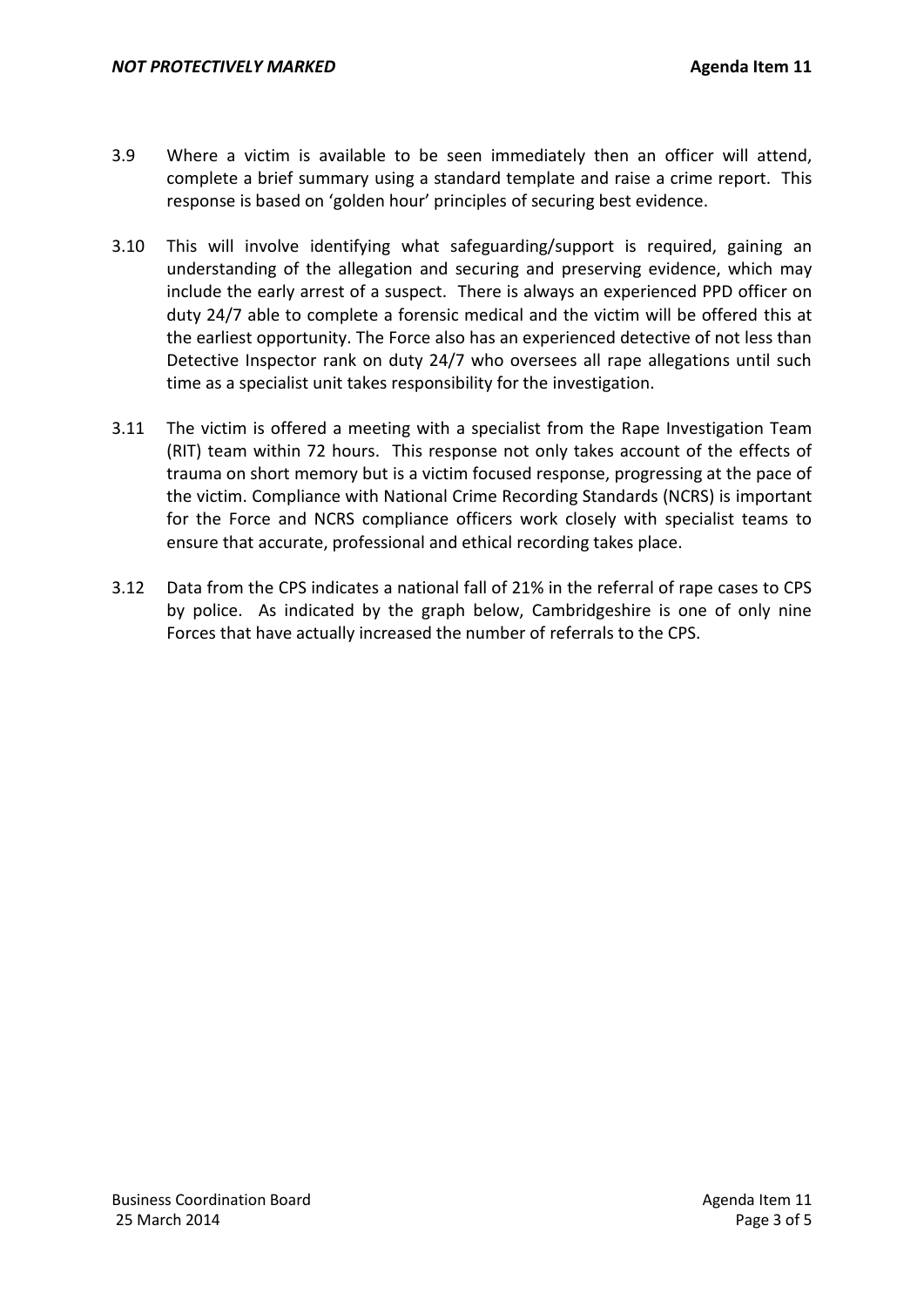

# **4. Performance Analysis**

- 4.1 The number of reported rapes has increased three fold in January 2014 with 13 additional crimes noted. Although demand in the 12 months to January remains slightly higher when compared to the same period in the previous year (153 crimes vs 148), detection performance is improved and comparable to December 2013 (24.8% v 19.6%).
- 4.2 Most recent HMIC data to April 2013 demonstrates that Cambridgeshire had the second highest detection rate of all Forces nationally, second only to Durham.

# **5. Victim considerations**

- 5.1 The constabulary is able to demonstrate a consistent response to victims of rape through the provision of STO's and close liaison between the Force and other support agencies such as rape crisis, coupled with a strong commitment to the SARC.
- 5.2 This is reflected in the performance outlined above. Rape prosecutions rely significantly on the cooperation of the victim throughout sometimes lengthy criminal justice processes, and only an effective victim care process leads to successful criminal justice outcomes.
- 5.3 The Crown Prosecution Service (CPS) manages rape prosecutions through specialist lawyers operating from a regional team. This ensures a consistent approach to rape